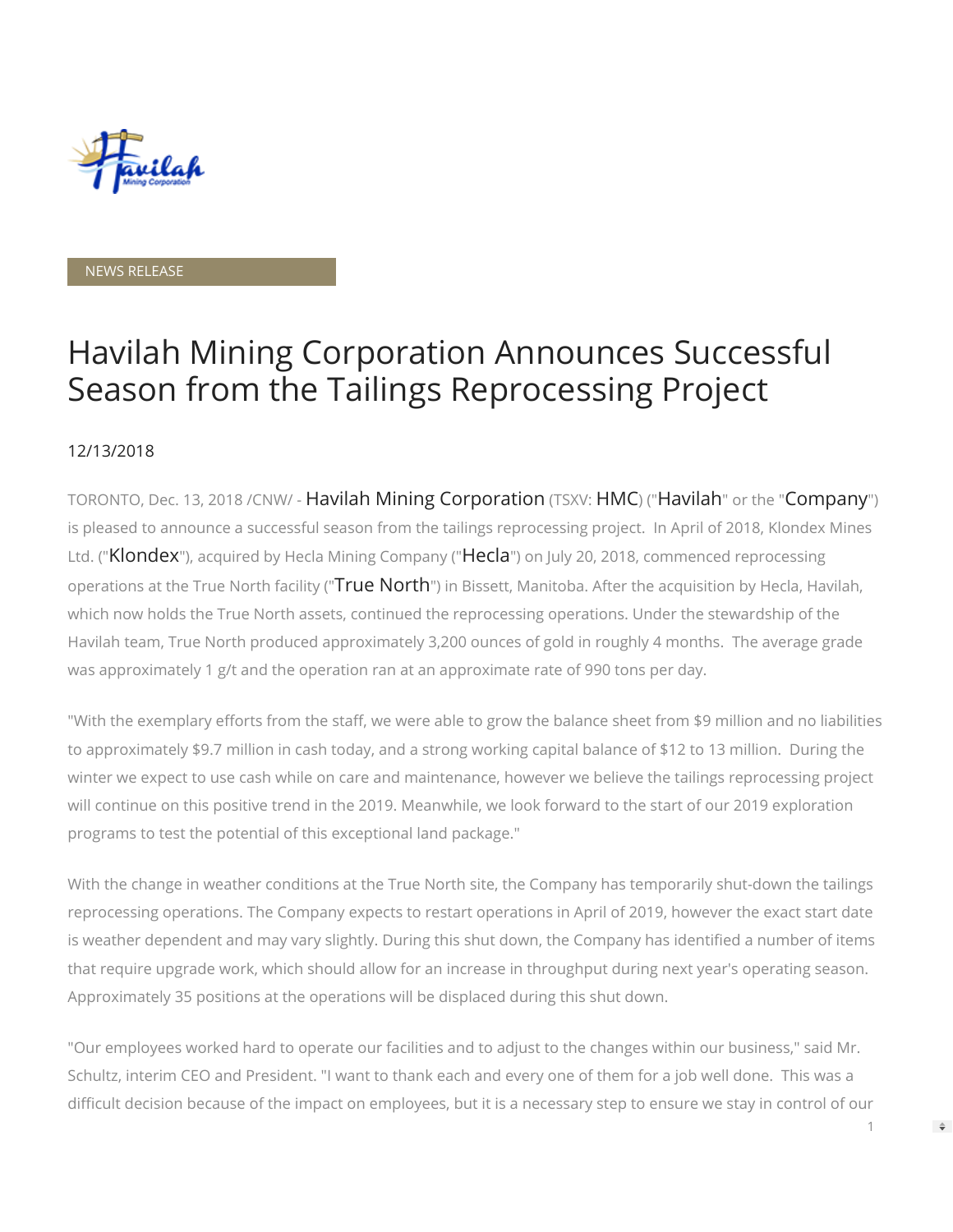costs as we look to improve our future outlook.

In the future the Company plans to operate the tailings reprocessing project at the True North facility on a seasonal basis while continuing exploration activity year-round. This will improve the overall sustainability of the operations while continuing to retain key personnel and perform annual maintenance.

### About Havilah Mining Corporation

Havilah is a junior gold producer that owns the True North mine and mill complex and is currently reprocessing historic tailings. In addition to operating True North in Bissett, Manitoba, Havilah owns approximately 43,000 hectares of highly prospective land within and adjacent to the Rice Lake belt. Havilah believes their land package is a prime exploration opportunity to develop a mining district with a central milling facility. The Company also owns the Tully project near Timmins, Ontario. The Company intends to focus on both organic growth opportunities and accretive acquisition opportunities in North America.

Havilah's True North complex and exploration land package are located within the traditional territory of the Hollow Water First Nation, signatory to Treaty No. 5 (1875). Havilah looks forward to maintaining open, co-operative and respectful communication with the Hollow Water First Nation in order to build mutually beneficial working relationships.

ON BEHALF OF THE BOARD OF DIRECTORS

Blair Schultz Chairman, Interim President and Chief Executive Officer

## Cautionary Statement Regarding Forward Looking Information:

This press release may contain forward-looking statements. Often, but not always, forward-looking statements can be identified by the use of words such as "plans", "expects" or "does not expect", "is expected", "budget", "scheduled", "estimates", "forecasts", "intends", "anticipates" or "does not anticipate", or "believes", or describes a "goal", or variation of such words and phrases or state that certain actions, events or results "may", "could", "would", "might" or "will" be taken, occur or be achieved. This press release may contain forward-looking statements. Often, but not always, forward-looking statements can be identified by the use of words such as "plans", "expects", or "does not expect", "is expected", "budget", "scheduled", "estimates", "forecasts", "intends", "anticipates" or "does not anticipate", or "believes", or describes a "goal", or variation of such words and phrases or state that certain actions, events or results "may", "could", "would", "might" or "will" be taken, occur or be achieved.

All forward-looking statements reflect the Company's beliefs and assumptions based on information available at

 $\mathfrak{D}$ 

 $\Rightarrow$